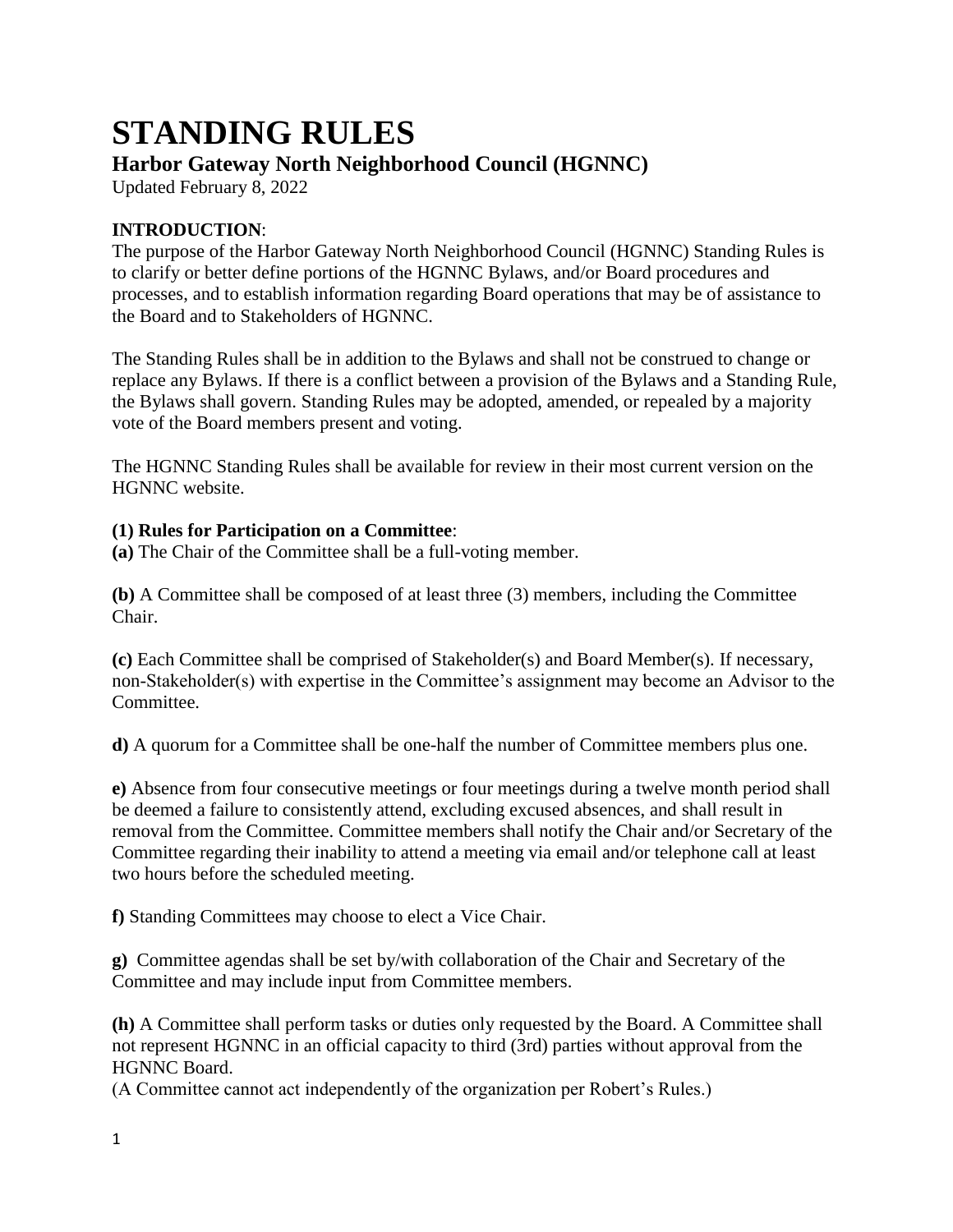(Adopted November 12, 2019)

## **(2) Responsibility of Committees:**

**(a)** For the consideration of all questions referred by the HGNNC Board or the Board Chair.

**(b)** For the creation of reports and of making recommendations to the HGNNC Board for and in the best interest of Stakeholders of the neighborhood council. (Adopted November 12, 2019)

## **3) Agendas**:

The HGNNC Board Agenda(s) shall have a Consent Calendar. Consent Calendar Items are considered to be non- controversial and shall be treated as one Agenda Item. The Consent Calendar shall be enacted with one Motion. There shall be no separate discussion of these items unless the item is removed from the Consent Calendar, in which event that item will be considered on the regular Agenda.

(Adopted November 12, 2019)

## **(4) Public Comment**:

For items not on the Board Agenda. Speaker(s) shall be limited to two (2) minutes to speak on an item. The Chair may extend or limit time due to extenuating circumstances. (Personal appearance required. No electronic or proxy statements allowed.) (Adopted November 12, 2019)

#### **(5) Speaking on Agenda Item**:

In accordance with the Ralph M. Brown Act, audience members/stakeholders shall be allowed to address the HGNNC Board regarding a specific Agenda Item during the time the Item is being considered. Speakers shall be limited to two (2) minutes each. The Chair may extend or limit time due to extenuating circumstances. (Adopted November 12, 2019)

#### **(6) Voting**:

**(a)** No vote shall be taken on any Motion or Resolution, including any amendments, until the Chair has stated the final Motion which is before the Board or the Committee. **(**At the discretion of the Chair, the Recording Secretary may state the final motion.**)** 

**(b)** Votes shall be cast in person. Proxy voting is not allowed.

**(c)** Unless it is necessary to recuse him/herself, each Board member (or Committee member) shall take part in voting on all motions by voting **Yes**, **No**, or shall formally **Abstain**. All recusal(s) shall be noted in the record. The tally shall be recorded in the Minutes as to composition of the votes cast.

(Adopted November 12, 2019)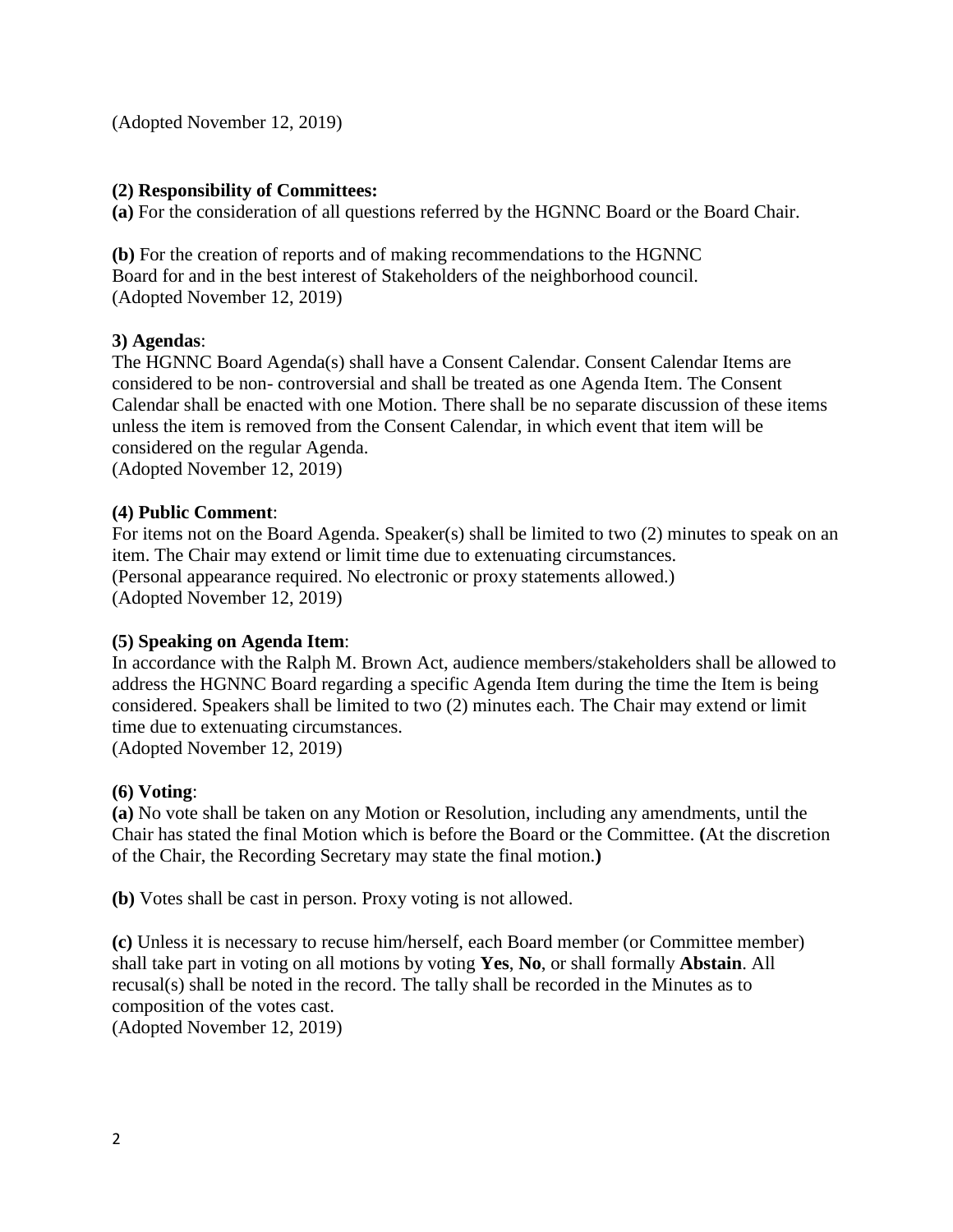## **(7) Correspondence**:

Draft copies of all proposed correspondence sent on behalf of the HGNNC shall be provided to each Board Member via email before the meeting during which the correspondence will be voted on. Finalized correspondence will be sent to each Board Member via email. If the correspondence states a position or recommendation of the Neighborhood Council, it shall also state the number of votes cast For, Against, Abstain for the position or recommendation. (Adopted November 12, 2019)

# **(8) Public Speaking In Public Forum(s)**:

Unless explicitly authorized to do so, all Board members and/or Committee members shall, in public forums, state that their public comments are made as independent individuals and are not to be taken as HGNNC positions or policies.

(Adopted November 12, 2019)

#### **(9) Use of HGNNC Title/Position**:

No Board officer, Stakeholder, or member of HGNNC or any of its Committees shall commit the Harbor Gateway North Neighborhood Council to any action without express authority and approval of the Board.

(Adopted November 12, 2019)

## **(10) Solicitation for Donations:**

No Board officer, Stakeholder, or member of HGNNC or any of its Committees shall solicit donations of any kind, fashion or in any wise use the name of the Harbor Gateway North Neighborhood Council in such endeavor without express authority of the Board. (Adopted November 12, 2019)

#### **(11) Sergeant-At-Arms:**

The Chair may appoint a Sergeant-At-Arms to maintain balance and order during Board meetings.

(Adopted November 12, 2019)

# (**12) Article VI – Section 2 Duties of the District Representatives**:

Language in this section of the November 12, 2013, Standing Rules is null and void. (Preempted by **Article VI** – **Section 2** of the July 6, 2018, Bylaws.) (Adopted November 12, 2019)

#### **(13) Motion for Reconsideration Procedure**:

**(a)** Before the Board reconsiders any matter, it must approve a Motion for Reconsideration. Said Motion must be approved by official action of the Board. After determining that an action should be reconsidered, the Board has the authority to re-hear, continue, or take action on the Item that is the subject of reconsideration within any limitations that are stated in the Motion for Reconsideration.

**(b)** The Motion for Reconsideration must be brought and the Board's approval of said Motion must occur, either during the same meeting where the Board initially acted or during the Board's next regularly-scheduled meeting that follows the meeting where the action subject to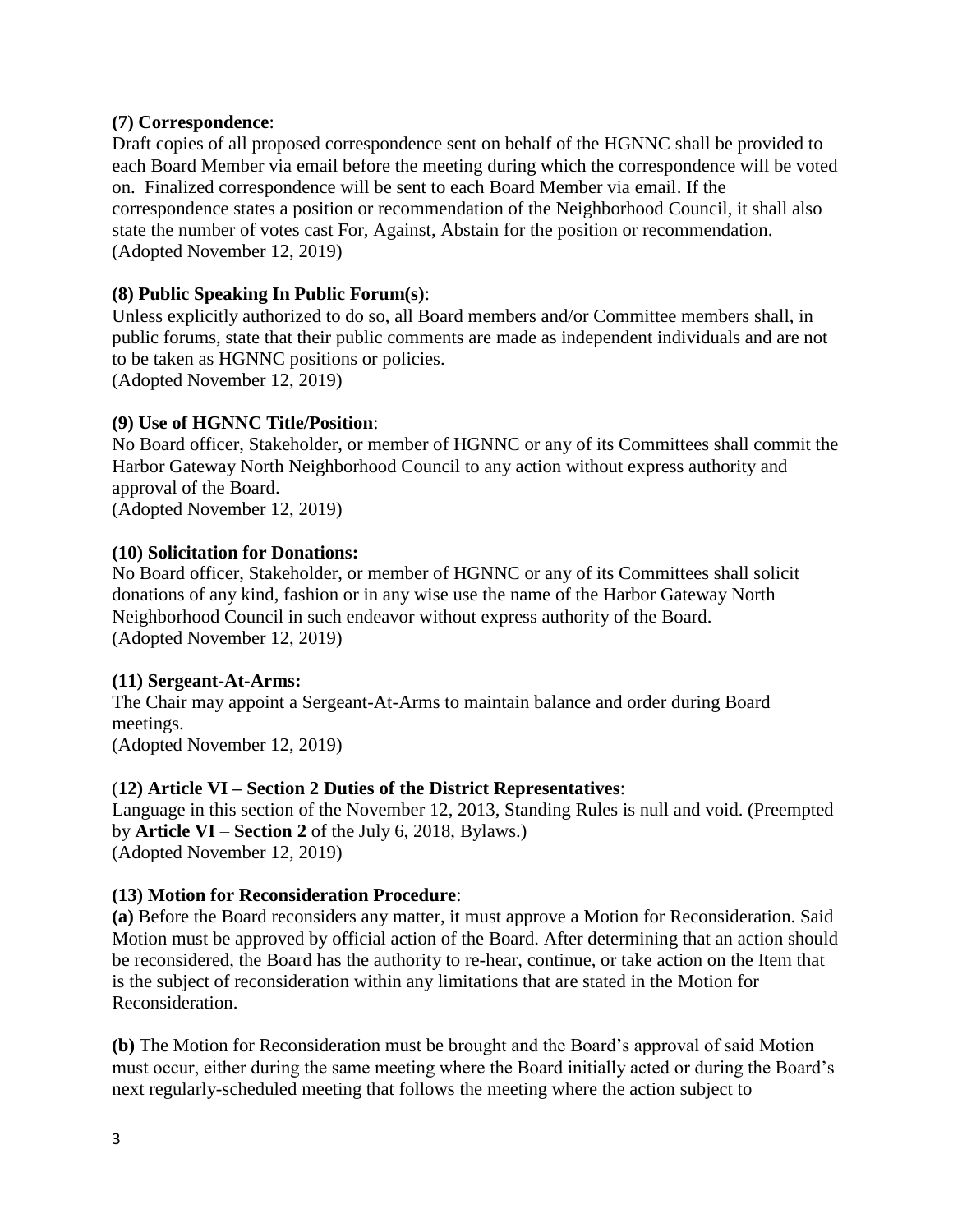reconsideration occurred. The HGNNC may also convene a *Special Meeting* within these specified time frames to address a Motion for Reconsideration.

**(c)** A Motion for Reconsideration may be proposed only by a member of the Board (Moving Board Member) that previously voted on the prevailing side of the original action taken by the Board.

**(d)** A Board member who voted on the original action (Moving Board Member) may make the Motion for Reconsideration orally during the same meeting where the action that is the subject of reconsideration occurred, or by properly placing the Motion for Reconsideration on the Agenda of a meeting that occurs within the allowed, specified periods of time as stated above.

**(e)** In order to properly place the Motion for Reconsideration on the Agenda of the subsequent meeting, the Moving Board Member shall submit a Memorandum to the Recording Secretary at least two (2) days in advance of the deadline for posting notices for the meeting. The Memorandum must briefly state the reason(s) for requesting the reconsideration and must provide an adequate description of the matter(s) to be re-heard; and, the proposed action that may be adopted by the Board if the Motion for Reconsideration is approved.

**(f)** A Motion for Reconsideration that is properly brought before the Board may be seconded by any member of the Board.

**(g)** The Motion for Reconsideration process shall be conducted at all times in accordance with the Brown Act. (Incorporated from 11/12/13 Standing Rules.)

**(14) Procedure for Returning HGNNC Equipment/Property After a Board Election:** One month after the new Board is certified, HGNNC equipment/property such as office keys, Ham Radio equipment, sound equipment, laptop computer, etc., which were purchased by HGNNC using City of Los Angeles funds; and, which are recorded in the HGNNC equipment inventory and logged out to a Board member or Stakeholder, must be returned per the requirements of the Department of Neighborhood Empowerment. Board members and Stakeholders who do not return such equipment/property shall be referred to the Department of Neighborhood Empowerment (DONE) for further action. The HGNNC equipment inventory is maintained by the Treasurer or an appointee of the Board. (Adopted November 12, 2019)

# **(15) Code of Civility:**

Collectively and individually, the members of the Board of the Harbor Gateway North Neighborhood Council and its appointed Committee members agree to abide by a Code of Civility to ensure that our Neighborhood Council's business is conducted in a respectful and courteous manner, and in a way that will generate respect and credibility for our Neighborhood Council.

The freedom to express one's views about public matters is a cornerstone of the democratic process. The Harbor Gateway North Neighborhood Council welcomes the diverse views and opinions of our Board members and stakeholders as they relate to the issues before us. In order for these discussions to be meaningful and effective, we must treat others with respect and dignity.